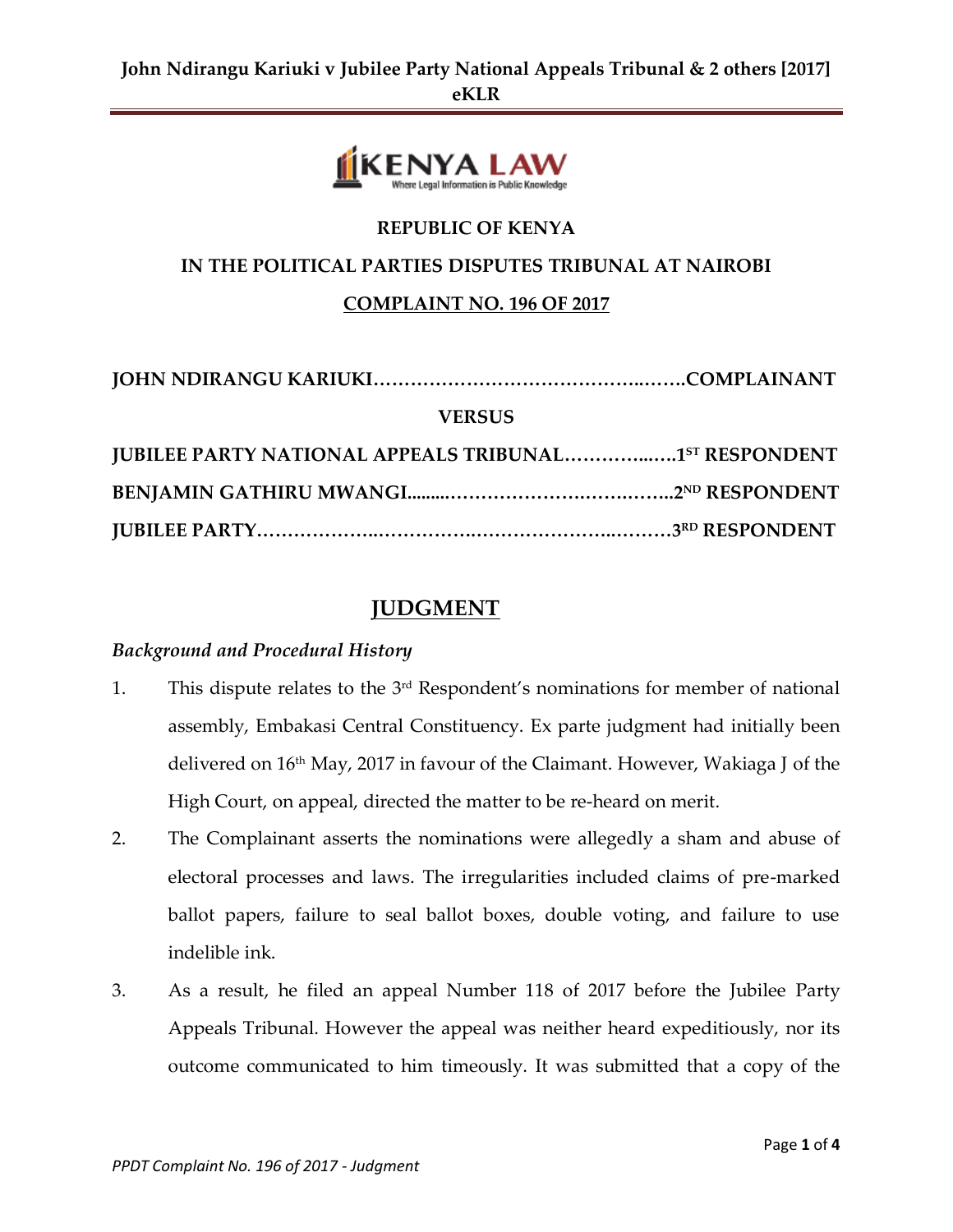## **John Ndirangu Kariuki v Jubilee Party National Appeals Tribunal & 2 others [2017] eKLR**

JPAT judgment dated 2nd May, 2017 was belatedly obtained long after this complaint had been filed.

- 4. The 2nd Respondent submits that the Tribunal lacks jurisdiction to adjudicate the claim because the complainant is not challenging or appealing the JPAT judgment dated  $2<sup>nd</sup>$  May, 2017. It was also submitted that the complainant had not discharged the burden of proving electoral offences on a standard higher tha balance of probabilities, but lower than beyond reasonable doubt.
- 5. The  $1<sup>st</sup>$  and  $3<sup>rd</sup>$  Respondents submitted that the issues raised had been considered by the 1st Respondent which dismissed them for want of proof. The complainant's complaints were localized to a single polling station- Kayole with 1,500 registered voters. As a result, the result of the election would not be affected even if the allegations of irregularities were proved.

#### *Analysis*

- 6. Two issues arise for determination. The first issue concerns the Tribunal's jurisdiction to determine the claim, while the second issue is whether the complainant has established his case. On the jurisdictional point raised by the  $2<sup>nd</sup>$ Respondent we hold that the Tribunal has both original and appellate jurisdiction over political party disputes. The Tribunal is therefore not necessarily bound by the findings of the JPAT. We hold that the Tribunal has jurisdiction to adjudicate the claim and reject the 2<sup>nd</sup> Respondent's submissions to the contrary.
- 7. We next turn to the allegations of irregularities in the conduct and outcome of the nominations. We are bound by the verdict of the Court of Appeal in *Moses Masika Wetang'ula v Musikari Nazi Kombo [2014] eKLR at 33* where it was held that: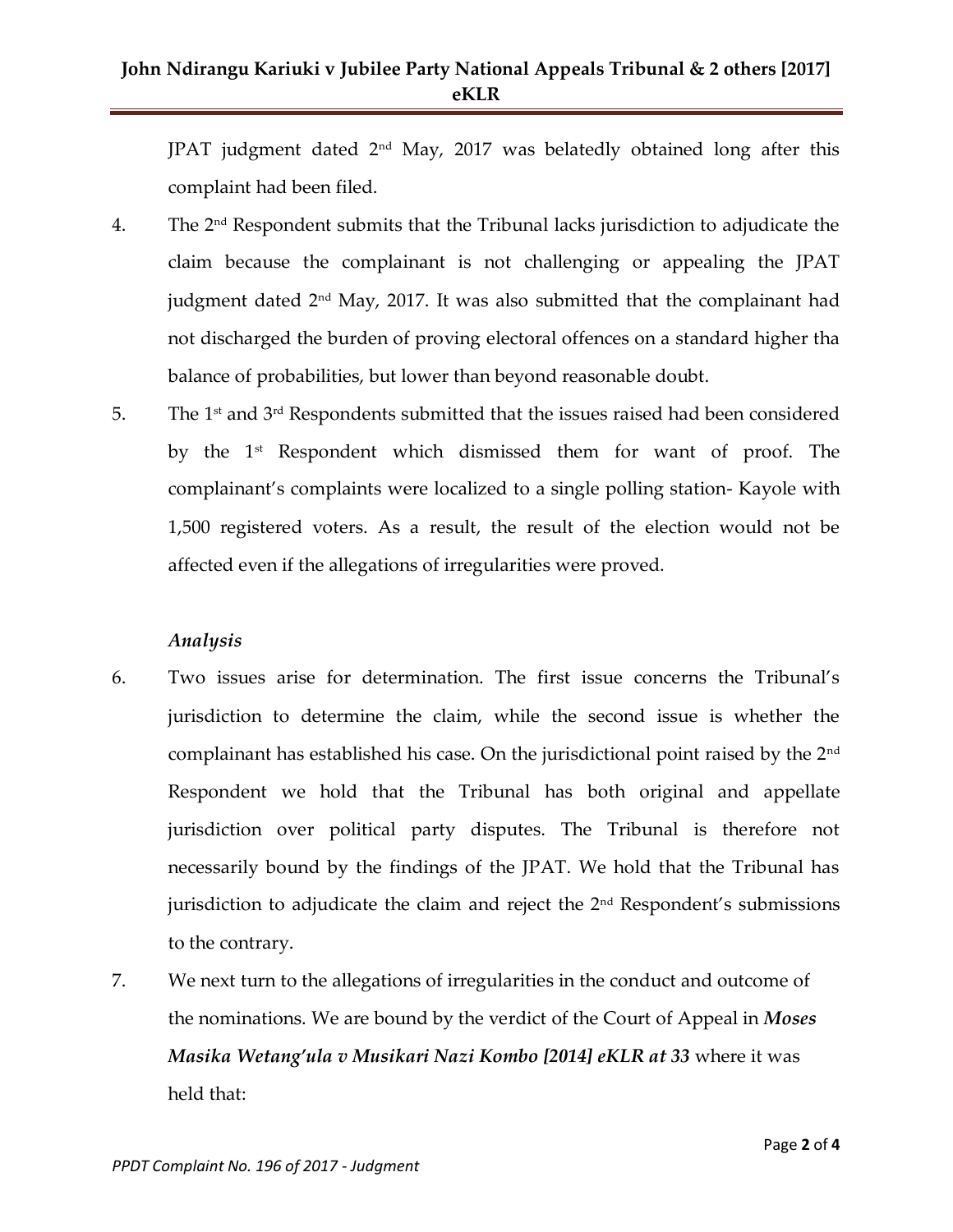**It is an accepted fact that no human activity can be perfect. The conduct of an election is therefore no exception. That notwithstanding, however, for an election to be valid, substantial compliance with the law governing that election is mandatory. For instance, no election can be valid if it is not based on the principle of universal suffrage; if it is not by secret ballot; if it is not transparent and free from violence, intimidation, improper influence or corruption; and if it is not conducted by an independent body and administered in an impartial, neutral, efficient, accurate and accountable manner. No election can be valid if, whatever method of voting is employed, it is not "simple, accurate, verifiable, secure, accountable and transparent"; as well as if "appropriate structures and mechanisms to eliminate electoral malpractice are [not] put in place"; and the counting and collation of votes and announcement of the results are not open and accurate. What Section 83 of the Elections Act excuses are minor infractions of these principles or requirements that arise from inadvertent, not deliberate or negligent, human activities in the effectuation of these principles but do not affect the result of the election.**

8. In this case, we are not persuaded that the electoral process was marked with non-compliance of electoral laws to warrant its nullification. The complainant did not place sufficient evidence on record to discharge the burden of proof incumbent upon him. For instance, the following questions were left begging in